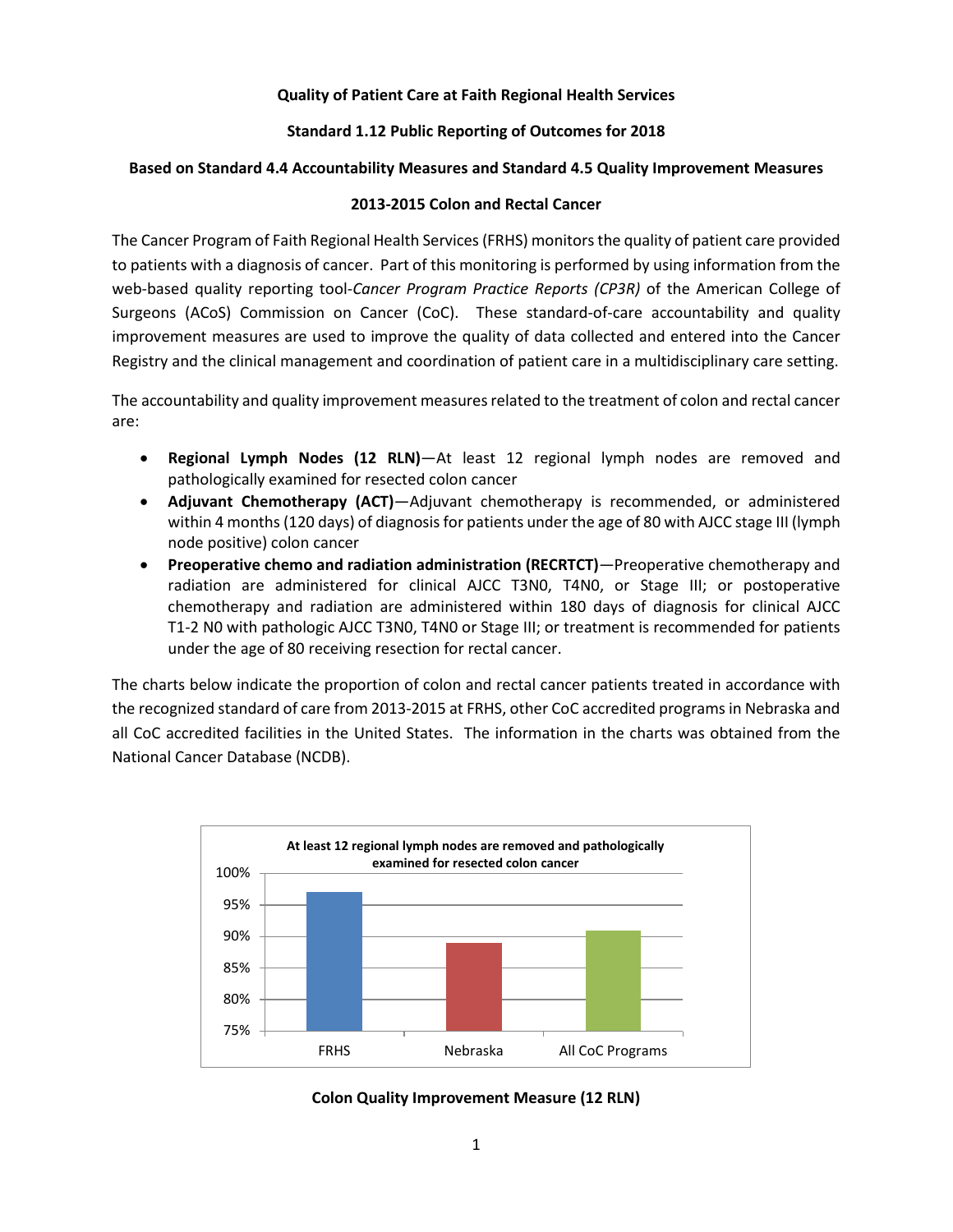## **Quality of Patient Care at Faith Regional Health Services**

**Standard 1.12 Public Reporting of Outcomes for 2018**

**Based on Standard 4.4 Accountability Measures and Standard 4.5 Quality Improvement Measures** 



**2013-2015 Colon and Rectal Cancer** 

# **Colon Accountability Measure (ACT)**



#### **Rectal Quality Improvement Measure (RECRTCT)**